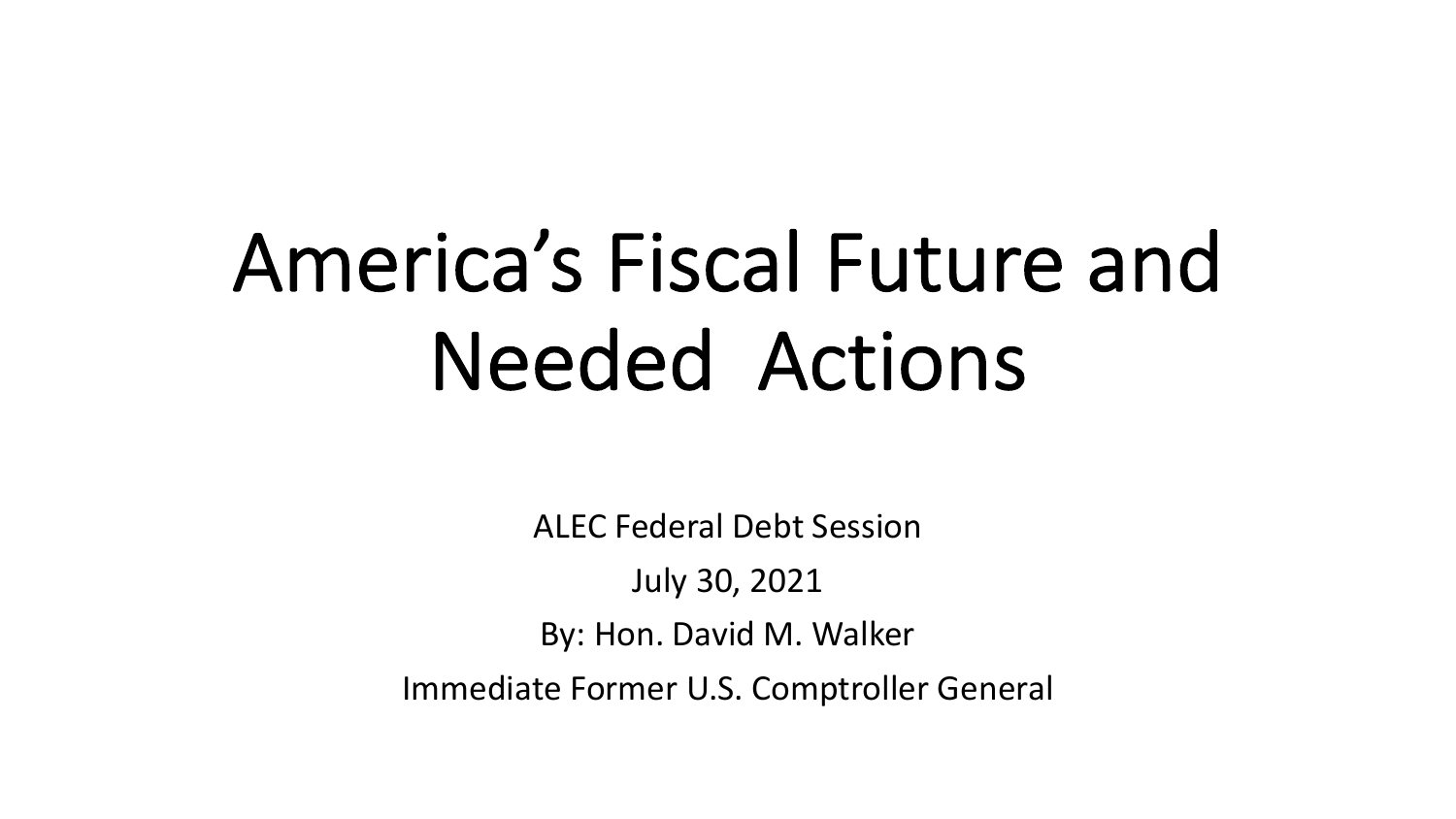#### Future Fiscal Path and Net Interest Spending Per CBO in March of 2021 Before the Latest COVID Legislation

Percentage of Gross Domestic Product

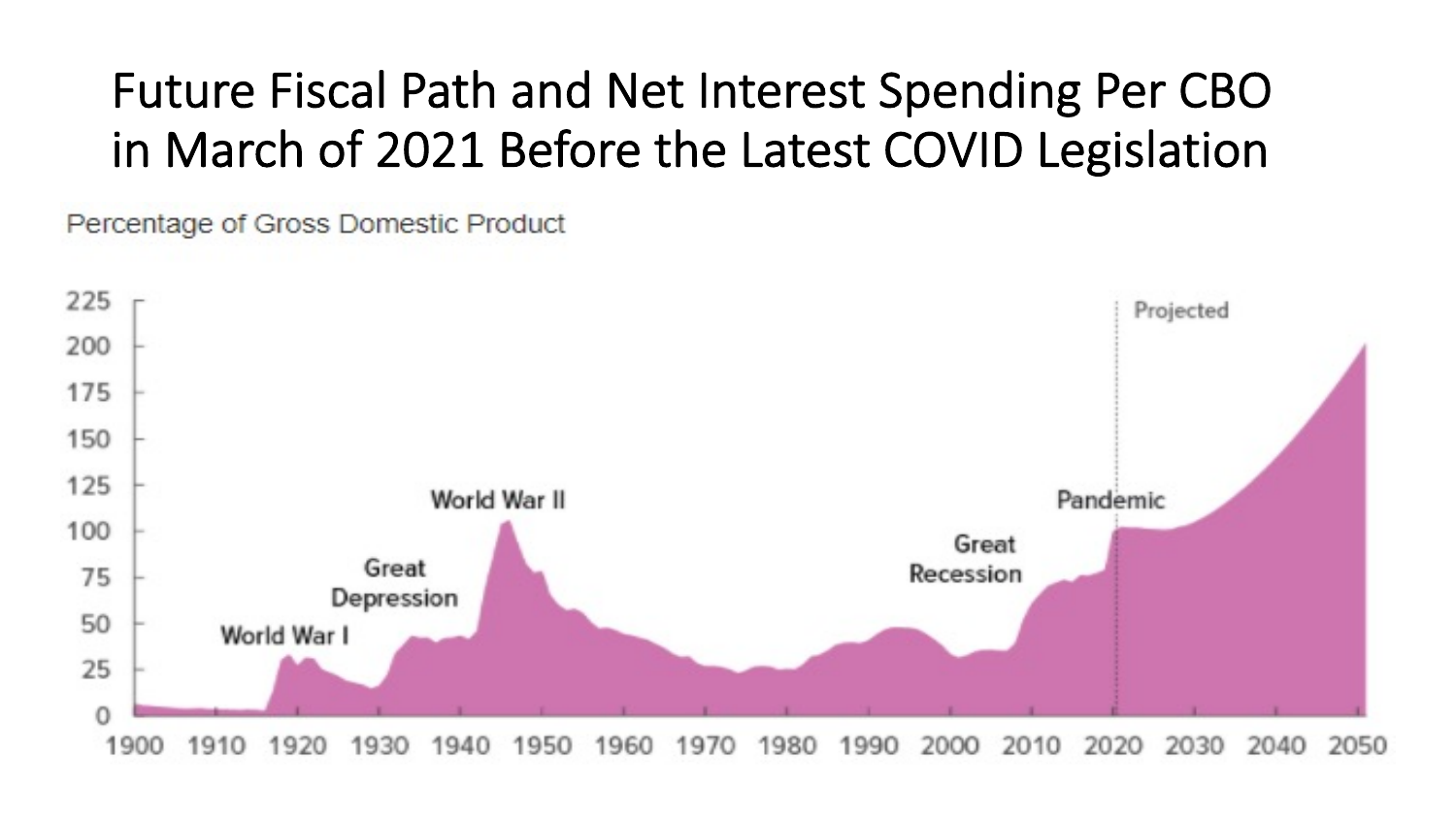# Future Deficit Projection Per CBO in March 2021 Before the Latest COVID Legislation

Percentage of Gross Domestic Product

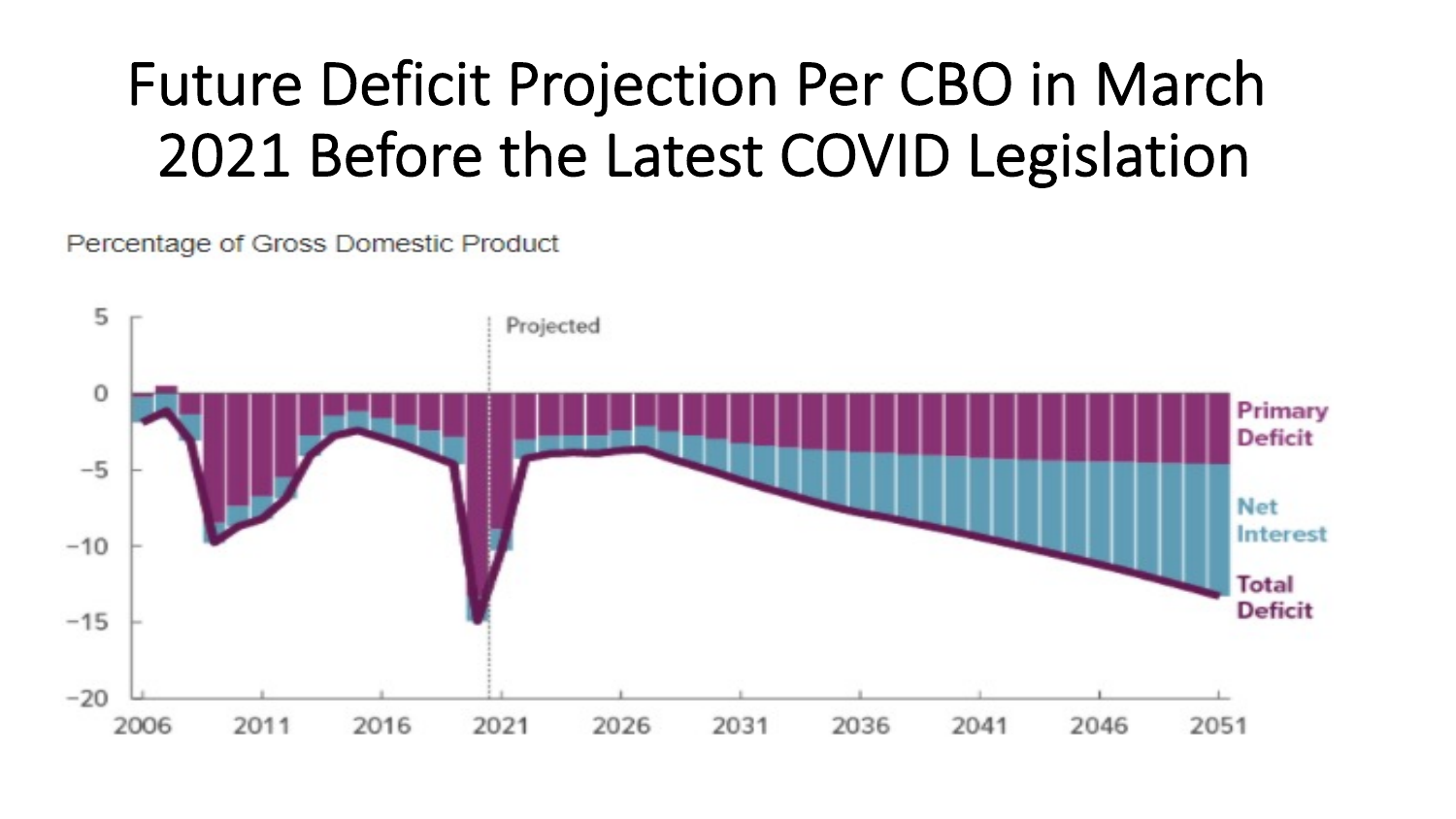# Different Fiscal Metrics (Fiscal 2020) In Trillions

- Debt Held by the Public \$21.1
- Debt Held by Trust Funds \$6.0
- Total Debt Subject to the Debt Ceiling Limit \$27.1
- Total Pension and Retiree Health Care Obligations \$9.4
- Other Liabilities, Commitments and Contingencies \$.1
- Total Unfunded Social Security and Medicare Obligations (DPV for 75 Years)  $-$  \$65.5
- Total \$102.1
- Items in Red are not on the Balance Sheet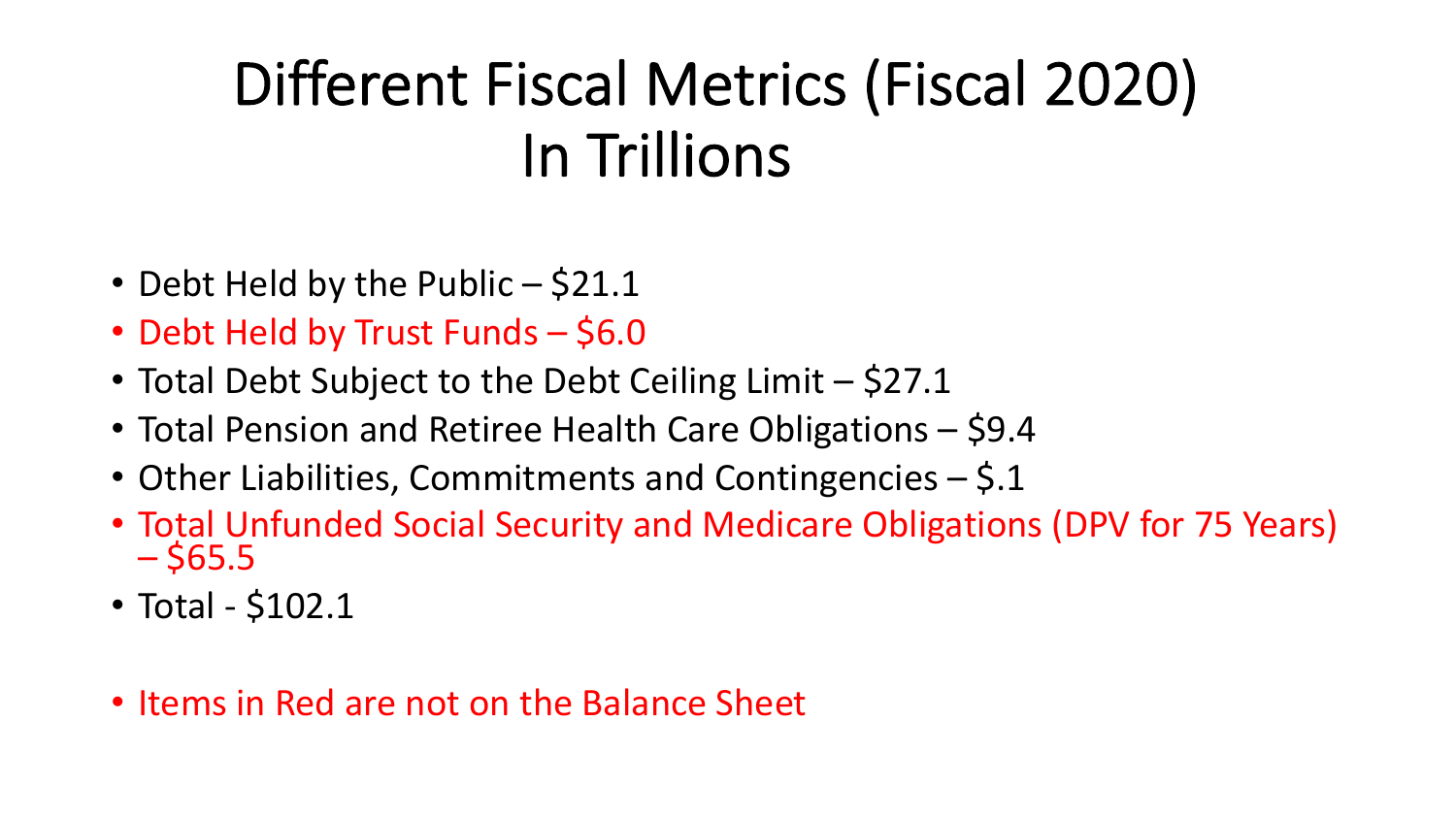#### Effective Federal Funds Rate

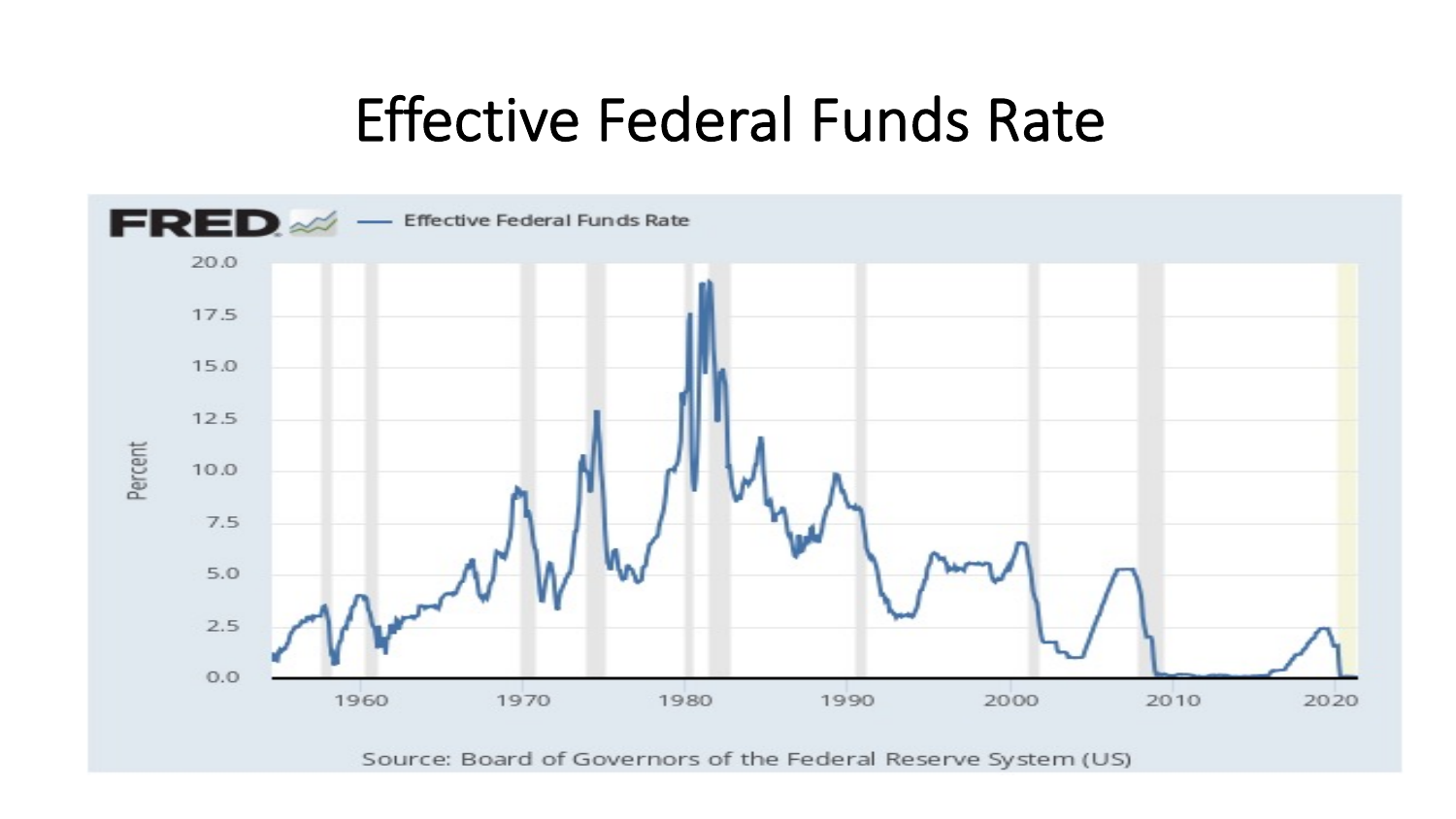#### Federal Reserve Balance Sheet

**Federal Reserve Balance Sheet: Total Assets** 

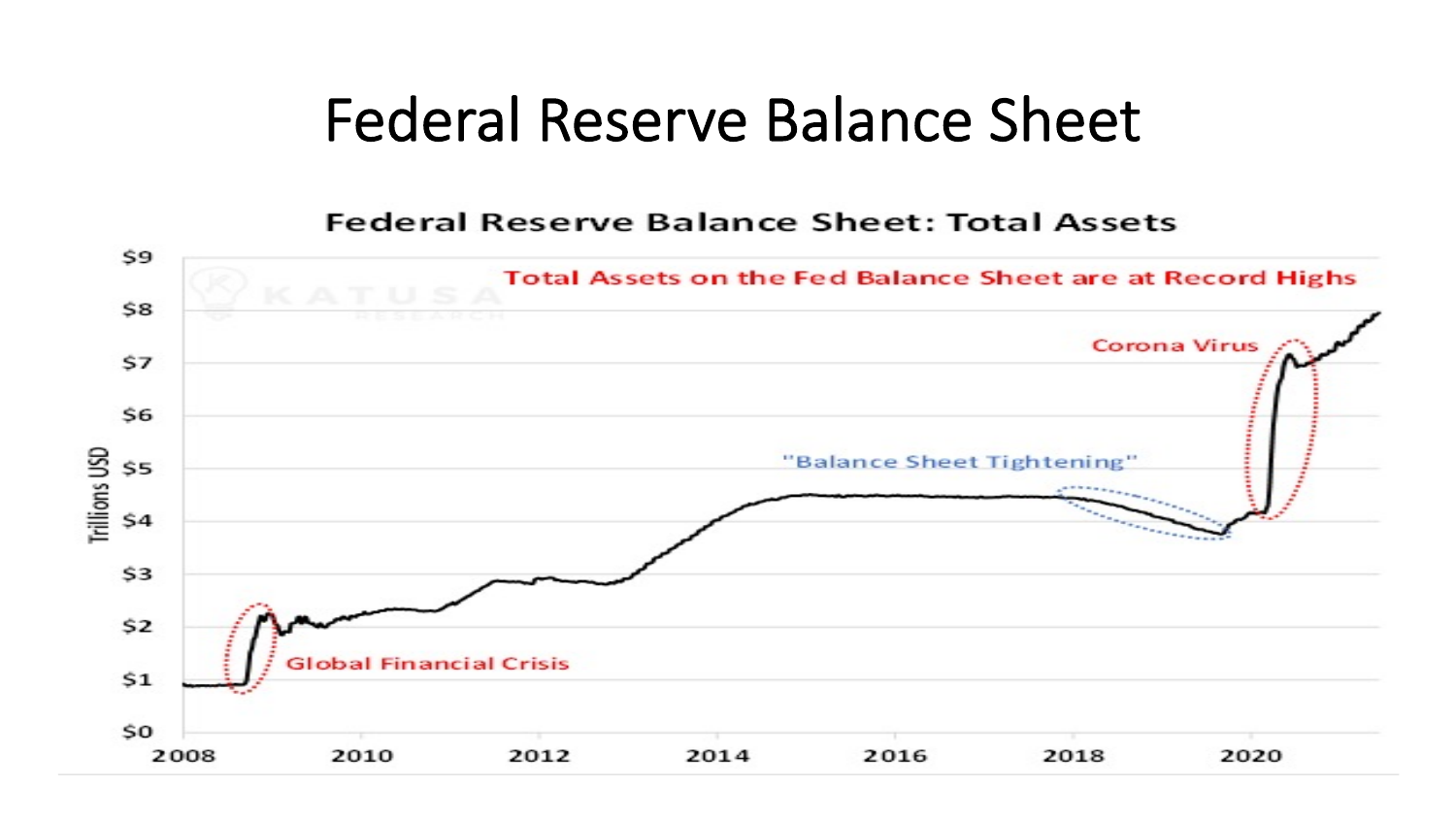## Truth in Accounting 2020 State Rankings

|         | <b>Top 5 Sunshine States</b> |                      |  |  |
|---------|------------------------------|----------------------|--|--|
| $1_{-}$ | Alaska:                      | $$77,400$ $\bullet$  |  |  |
| 2.      | North Dakota:                | \$37,700 ●           |  |  |
| 3.      | Wyoming:                     | $$19,600$ $\bullet$  |  |  |
| 4.      | Utah:                        | \$5,500              |  |  |
| 5.      | <b>Tennessee:</b>            | \$3,400              |  |  |
|         |                              |                      |  |  |
|         | <b>Top 5 Sinkhole States</b> |                      |  |  |
| 50.     | New Jersey:                  | $-557,900$ $\bullet$ |  |  |
| 49.     | Illinois:                    | $-$52,000$ $\bullet$ |  |  |
| 48.     | <b>Connecticut:</b>          | $-$50,700$ $\bullet$ |  |  |
| 47.     | Hawaii:                      | $-$ \$31,700 $+$     |  |  |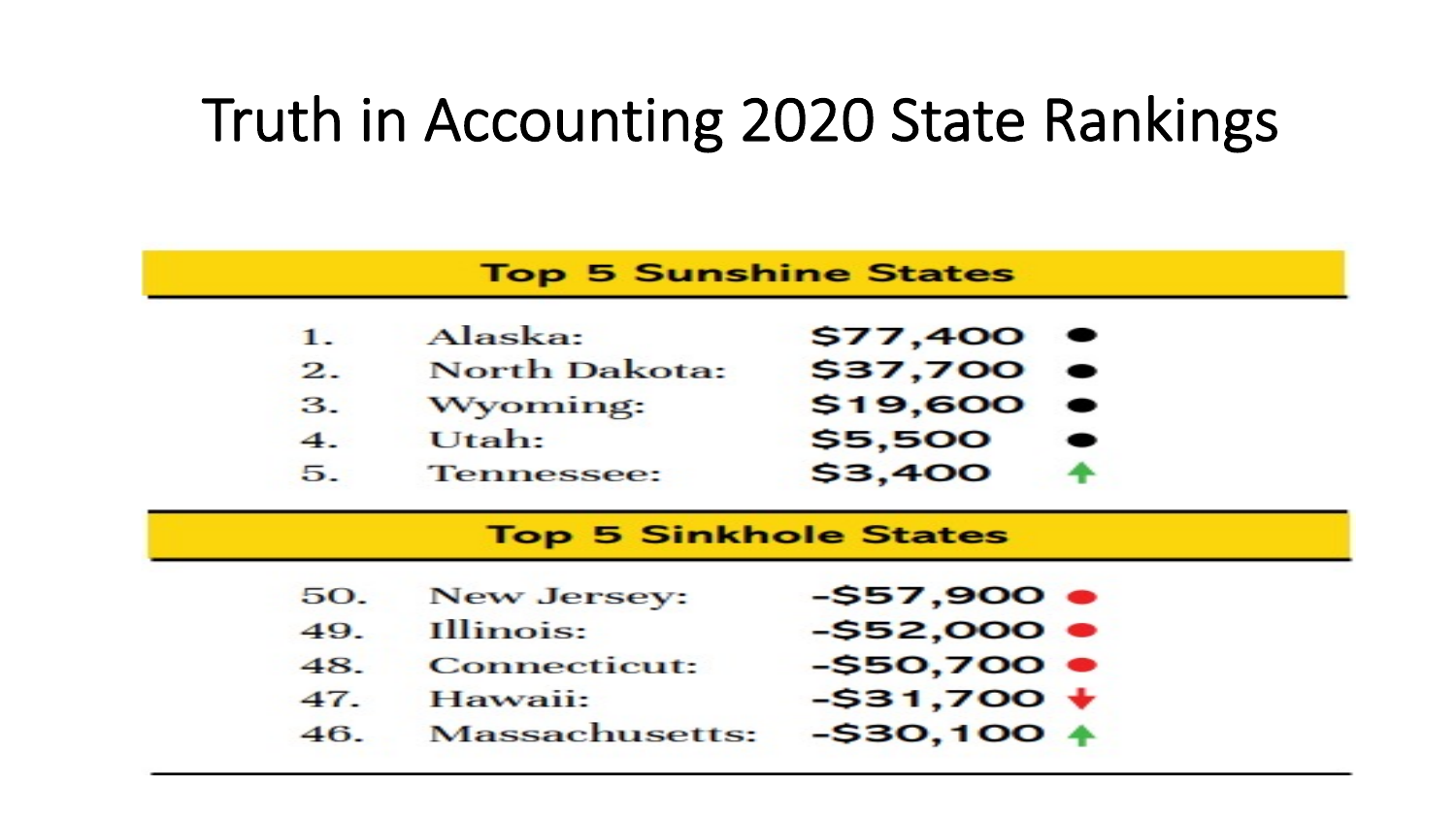## Bad News Flows Downhill

- Higher Federal Taxes
- Fewer State and Local Grants
- More Federal Unfunded Mandates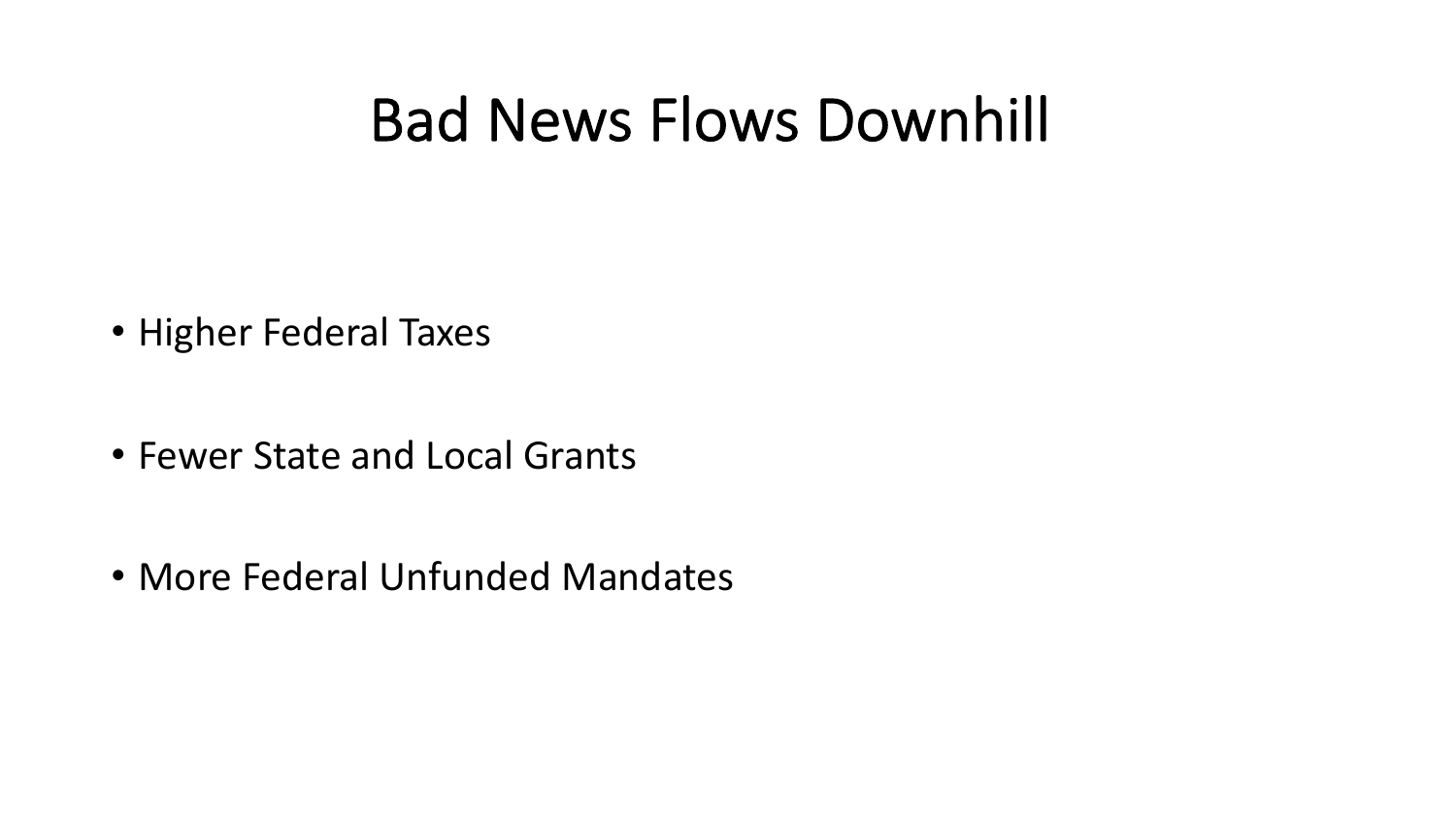# Restoring Federal Fiscal Sanity Will Require

- Additional Financial Transparency and Integrity
- Revised Budget Process and Controls
- Reprioritized and Reduced Discretionary Spending
- Restructured Social Insurance Programs
- Additional Targeted Investments
- Increased Revenues
- A Statutory Fiscal Sustainability Commission
- A Fiscal Responsibility Constitutional Amendment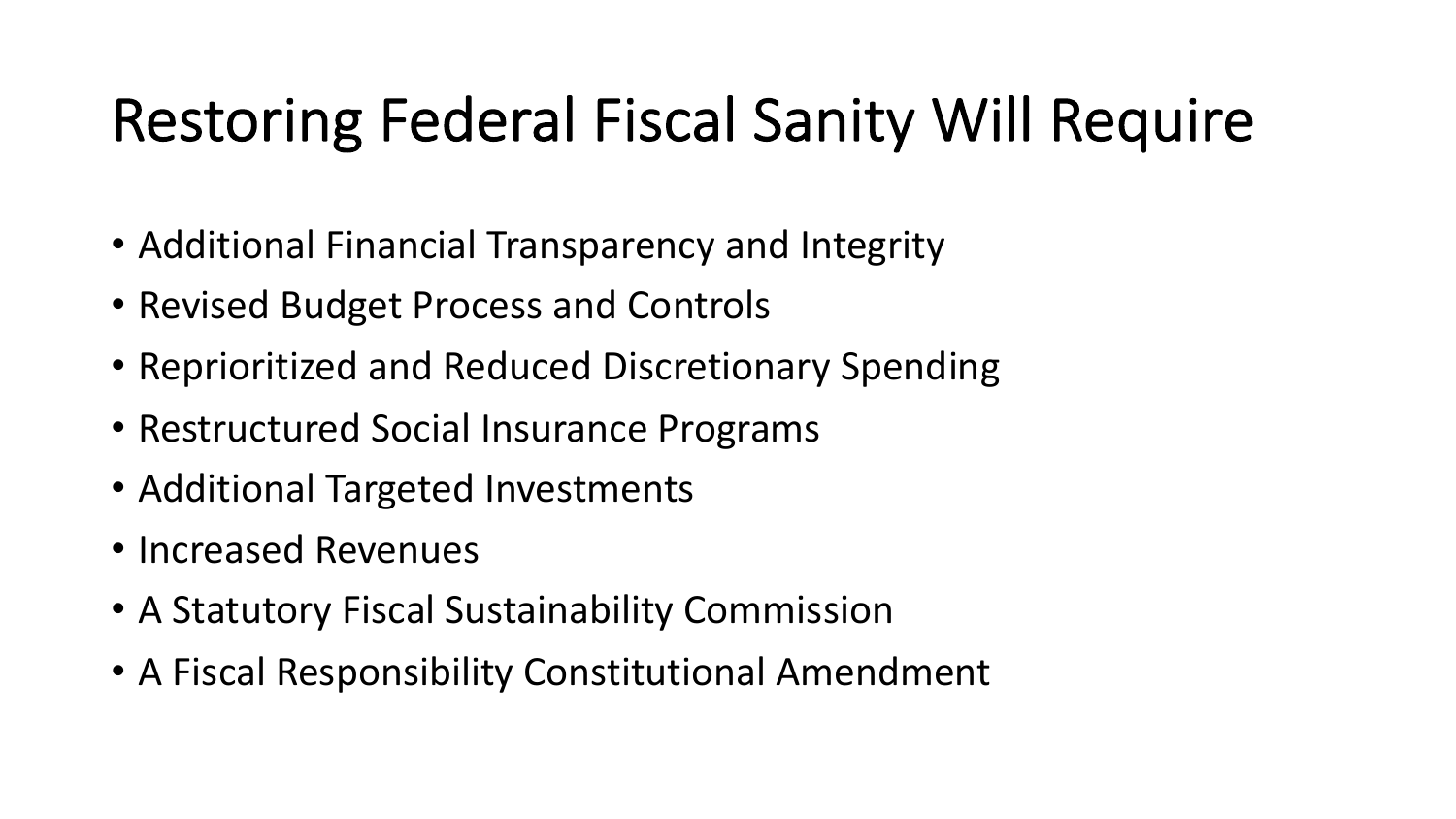## Two Needed Actions

- A statutory federal Fiscal Sustainability Commission that addresses that flaws in the 2010 Simpson/Bowles Commission approach
- A Federal Fiscal Responsibility Constitutional Amendment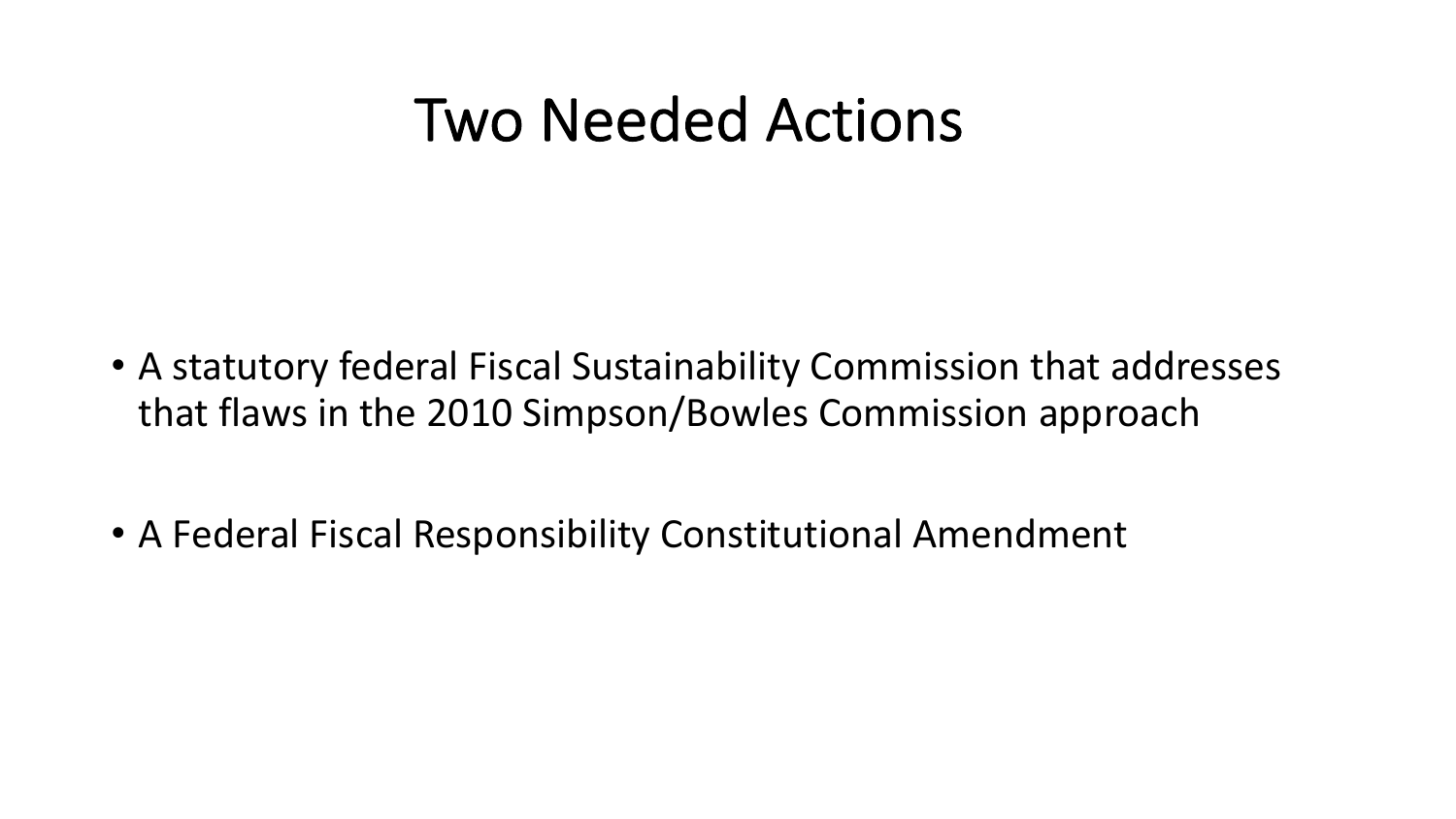# Proposed Public Debt/GDP Constitutional Limits

- An overall Public Debt/GDP "credit card" limit with limited exceptions (e.g., formal Declaration of War, for specified reasons with a supermajority vote of both houses of Congress and the signature of the President).
- A future Public Debt/GDP target with annual targets, triggers and automatic enforcement mechanisms and limited annual exceptions (e.g., formal Declaration of War, for specified reasons with a supermajority vote of both houses of Congress and the signature of the President).
- Violations of either provision would result in current Members not being able to stand for re-election.